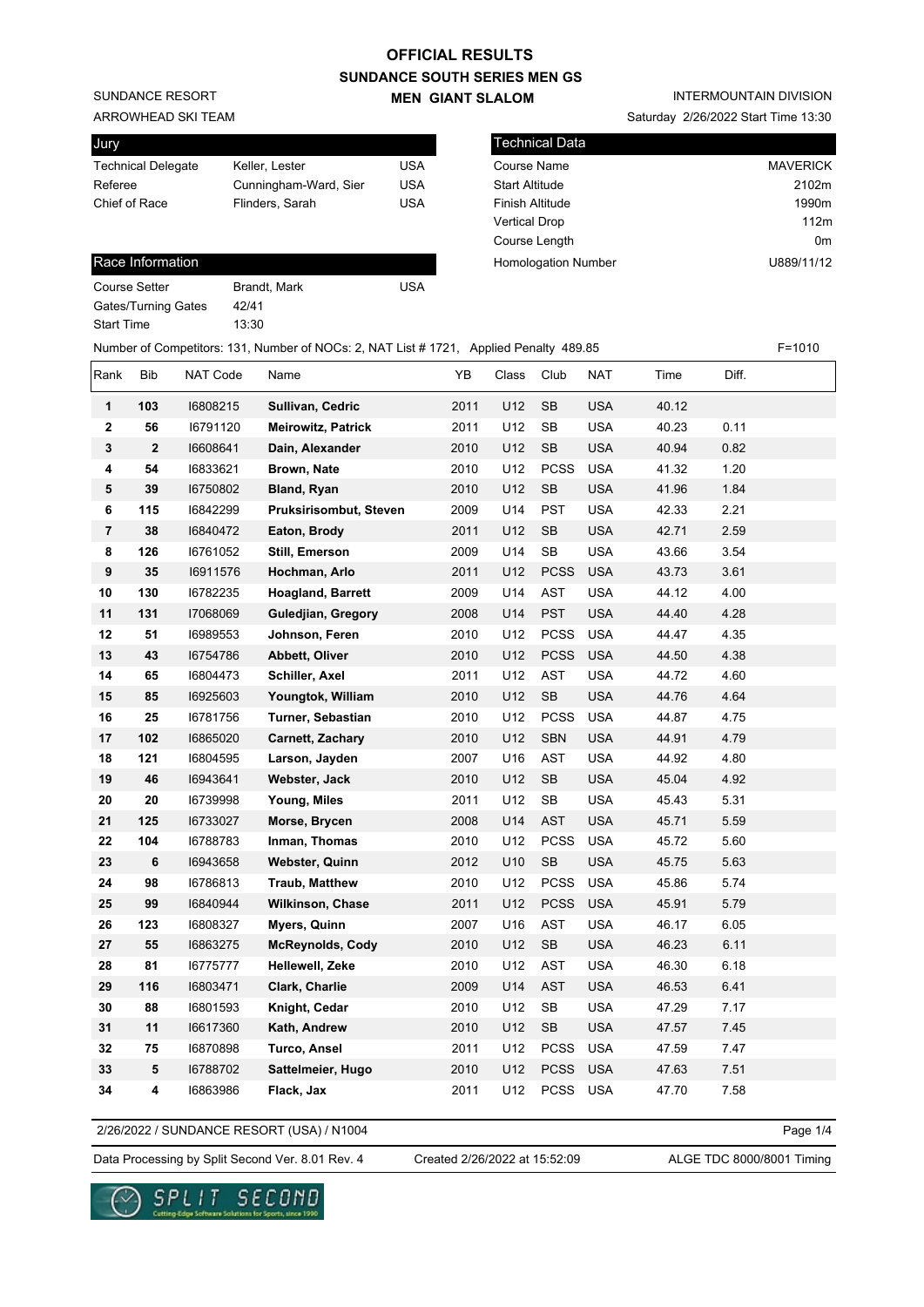ARROWHEAD SKI TEAM SUNDANCE RESORT

## INTERMOUNTAIN DIVISION

Saturday 2/26/2022 Start Time 13:30

| Rank       | Bib | NAT Code | Name                     | YB   | Class | Club        | <b>NAT</b> | Time  | Diff. |  |
|------------|-----|----------|--------------------------|------|-------|-------------|------------|-------|-------|--|
| 35         | 90  | 16807011 | <b>Schlegel, Matthew</b> | 2010 | U12   | <b>SB</b>   | <b>USA</b> | 48.12 | 8.00  |  |
| 36         | 26  | 16904291 | Gellner, Nicolas         | 2010 | U12   | <b>PCSS</b> | <b>USA</b> | 48.14 | 8.02  |  |
| 37         | 80  | 16947573 | <b>McNally, Liam</b>     | 2010 | U12   | <b>PCSS</b> | <b>USA</b> | 48.20 | 8.08  |  |
| 38         | 128 | 17006517 | <b>Thomson, Miles</b>    | 2007 | U16   | <b>CVST</b> | <b>USA</b> | 48.36 | 8.24  |  |
| 39         | 40  | 17035781 | Lawrence, Tristan        | 2010 | U12   | <b>PCSS</b> | <b>USA</b> | 49.23 | 9.11  |  |
| 40         | 95  | 17110458 | <b>Burtsev, Lev</b>      | 2012 | U10   | <b>PST</b>  |            | 49.37 | 9.25  |  |
| 41         | 91  | 16959314 | Lynch, Toben             | 2012 | U10   | <b>PCSS</b> |            | 49.45 | 9.33  |  |
|            | 101 | 16863163 | Gowski, Jack             | 2011 | U12   | SB          | <b>USA</b> | 49.45 | 9.33  |  |
| 43         | 113 | 16863496 | Pehrson, George          | 2009 | U14   | <b>BR</b>   | <b>USA</b> | 49.65 | 9.53  |  |
| 44         | 67  | 16949007 | Cheung, Isaac            | 2010 | U12   | SB          | <b>USA</b> | 49.67 | 9.55  |  |
|            | 70  | 17024851 | Allan, Bodei             | 2012 | U10   | <b>SBN</b>  | <b>USA</b> | 49.67 | 9.55  |  |
| 46         | 60  | 16792239 | Bledsoe, Jackson         | 2011 | U12   | <b>PCSS</b> | <b>USA</b> | 49.88 | 9.76  |  |
| 47         | 118 | 16803142 | Coleman, Henrik          | 2007 | U16   | <b>AST</b>  | <b>USA</b> | 50.33 | 10.21 |  |
| 48         | 106 | 17127431 | Andrasko, G. William     | 2013 | U10   | <b>SBN</b>  |            | 50.44 | 10.32 |  |
| 49         | 33  | 16875290 | Miner, Truman            | 2012 | U10   | SB          | <b>USA</b> | 50.70 | 10.58 |  |
| 50         | 107 | 16788025 | Robin, Jack              | 2012 | U10   | SB          | <b>USA</b> | 50.73 | 10.61 |  |
| 51         | 112 | 16980700 | Hanlon, William          | 2011 | U12   | RM          | <b>USA</b> | 50.77 | 10.65 |  |
| 52         | 127 | 16884201 | Nokes, Everett           | 2009 | U14   | AST         | <b>USA</b> | 50.96 | 10.84 |  |
| 53         | 58  | 16892497 | Lynch, Cole              | 2010 | U12   | <b>PCSS</b> | <b>USA</b> | 51.20 | 11.08 |  |
| 54         | 29  | 16950933 | Cai, Leonard             | 2010 | U12   | SB          | <b>USA</b> | 51.27 | 11.15 |  |
| 55         | 32  | 17134355 | Demkowicz, Aiden         | 2011 | U12   | <b>PCSS</b> |            | 51.30 | 11.18 |  |
| 56         | 63  | 17029087 | Tyler, Zane              | 2012 | U10   | <b>PCFT</b> | <b>USA</b> | 51.35 | 11.23 |  |
| 57         | 68  | 17136888 | Paunovich, Benjamin      | 2012 | U10   | <b>PST</b>  |            | 51.52 | 11.40 |  |
| 58         | 24  | 16868612 | Abbott, Reagan           | 2012 | U10   | <b>PCFT</b> | <b>USA</b> | 51.55 | 11.43 |  |
| 59         | 82  | 16989571 | Johnson, Andrew          | 2012 | U10   | <b>PCFT</b> | <b>USA</b> | 51.74 | 11.62 |  |
| 60         | 41  | 16764529 | Harris, Kai              | 2010 | U12   | AST         | <b>USA</b> | 51.75 | 11.63 |  |
| 61         | 119 | 16628735 | Clark, Ashton            | 2009 | U14   | <b>BR</b>   | <b>USA</b> | 51.96 | 11.84 |  |
| 62         | 28  | 16967140 | Swanwick, Gage           | 2012 | U10   | SB          | <b>USA</b> | 52.17 | 12.05 |  |
| 63         | 19  | 16978442 | Ennen, Carter            | 2010 | U12   | <b>PCSS</b> | <b>USA</b> | 52.42 | 12.30 |  |
| 64         | 110 | E7014313 | Glover, Dylan            | 2012 | U10   | <b>PCSS</b> | <b>USA</b> | 52.55 | 12.43 |  |
| 65         | 3   | 16904395 | West, Cardiff            | 2010 | U12   | <b>PCSS</b> | <b>USA</b> | 52.68 | 12.56 |  |
| 66         | 87  | 17041363 | Robert, Canyon           | 2011 | U12   | AST         | <b>USA</b> | 52.77 | 12.65 |  |
| 67         | 44  | 17060035 | Daniels, Wyatt           | 2010 | U12   | <b>RM</b>   | <b>USA</b> | 52.79 | 12.67 |  |
| 68         | 111 | 17087381 | Karr, Logan              | 2010 | U12   | <b>RM</b>   |            | 52.96 | 12.84 |  |
| 69         | 129 | 17025992 | Holm, Eric               | 2008 | U14   | SBN         | <b>USA</b> | 52.98 | 12.86 |  |
| ${\bf 70}$ | 14  | 17025234 | Vexler, Caleb            | 2011 | U12   | SBN         | <b>USA</b> | 53.08 | 12.96 |  |
| 71         | 17  | 16868899 | Papangkorn, Winston      | 2010 | U12   | SB          | <b>USA</b> | 53.11 | 12.99 |  |
| 72         | 30  | 16853366 | Williams, Asher          | 2011 | U12   | <b>RM</b>   | <b>USA</b> | 53.31 | 13.19 |  |
| 73         | 36  | 16839683 | Ploof, Bowen             | 2011 | U12   | <b>PCSS</b> | <b>USA</b> | 53.44 | 13.32 |  |
|            | 100 | 16931542 | Doetsch, Hudson          | 2012 | U10   | <b>PCFT</b> | <b>USA</b> | 53.44 | 13.32 |  |
| 75         | 12  | 17077123 | Kohler, Pax              | 2012 | U10   | <b>PCSS</b> |            | 53.62 | 13.50 |  |
| 76         | 42  | 16918394 | Sherman, Xavier          | 2011 | U12   | <b>PCSS</b> | <b>USA</b> | 53.73 | 13.61 |  |
| 77         | 71  | 16973032 | Svendsen, Aksel          | 2010 | U12   | AST         | <b>USA</b> | 54.11 | 13.99 |  |
| 78         | 86  | 16979241 | Janssen, Cameron         | 2012 | U10   | <b>PCFT</b> | <b>USA</b> | 54.13 | 14.01 |  |
| ${\bf 79}$ | 78  | 17037143 | Pani, Rohan              | 2010 | U12   | <b>RM</b>   | <b>USA</b> | 54.26 | 14.14 |  |

2/26/2022 / SUNDANCE RESORT (USA) / N1004

Page 2/4

Data Processing by Split Second Ver. 8.01 Rev. 4 Created 2/26/2022 at 15:52:09 ALGE TDC 8000/8001 Timing

Created 2/26/2022 at 15:52:09

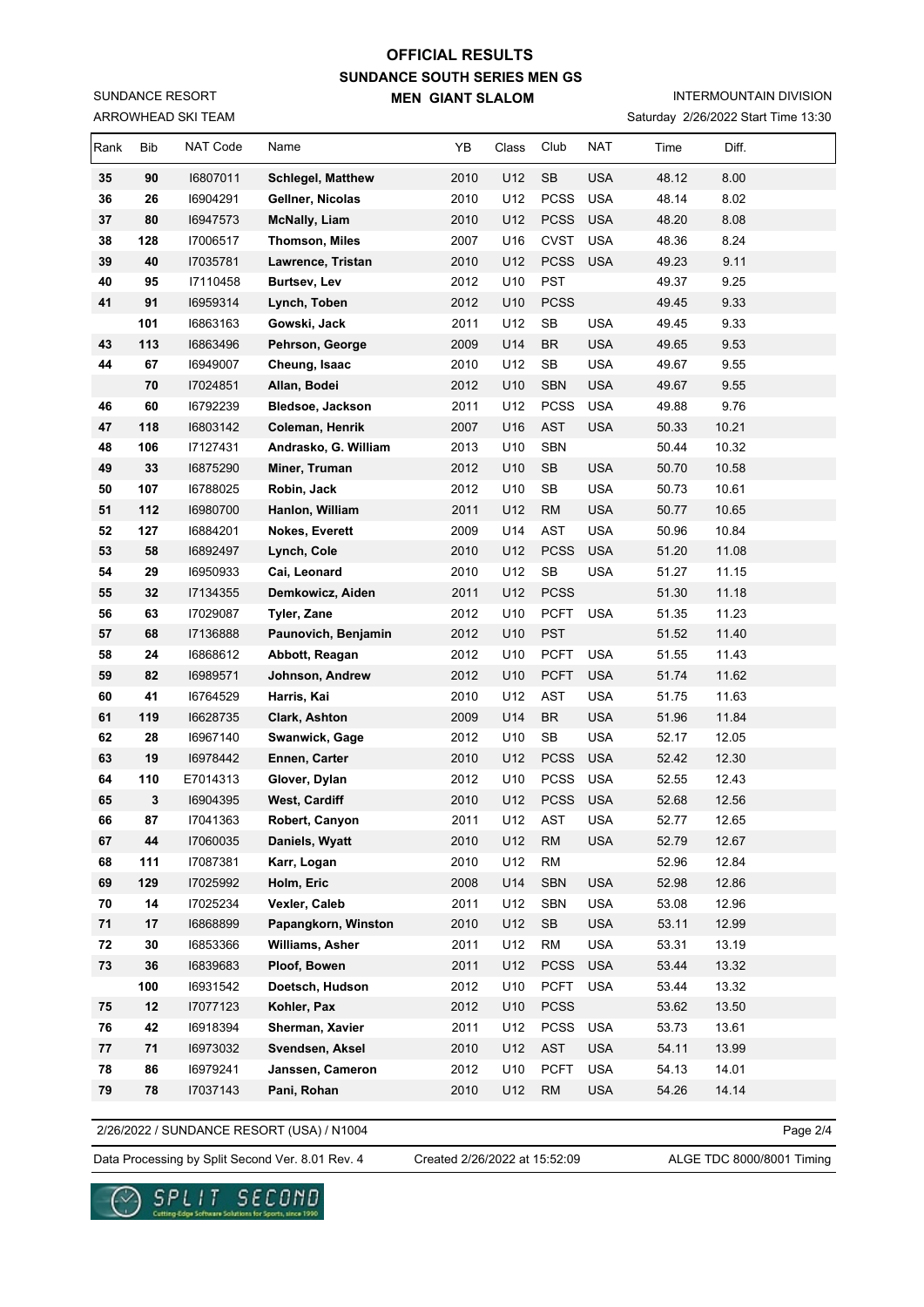ARROWHEAD SKI TEAM SUNDANCE RESORT

# INTERMOUNTAIN DIVISION

Saturday 2/26/2022 Start Time 13:30

| 80<br>9<br>2011<br>U12<br><b>RM</b><br><b>USA</b><br>17040576<br>Kinkead, Dylan<br>54.33<br>14.21<br>81<br>114<br>U14<br><b>CVST</b><br><b>USA</b><br>17066609<br>2009<br>54.39<br>14.27<br><b>Thomson, Gibson</b><br>82<br>59<br>2010<br>U12<br><b>PCSS</b><br><b>USA</b><br>15.35<br>16848004<br>Brown, Toby<br>55.47<br>83<br>U12<br>SB<br><b>USA</b><br>55.51<br>15.39<br>77<br>17021055<br>Blayden, Knox<br>2010<br>84<br>37<br>2012<br>U10<br><b>PSCC</b><br><b>USA</b><br>55.65<br>15.53<br>P7011988<br>Strangis, Julian<br><b>SBN</b><br>16.49<br>85<br>23<br>17027939<br><b>Baker, Collyer</b><br>2013<br>U10<br><b>USA</b><br>56.61<br>2011<br><b>PCSS</b><br>16.53<br>86<br>83<br>17134531<br>Sachs, Parker<br>U12<br>56.65<br>U10<br><b>SBN</b><br>87<br>84<br>17127417<br>2012<br>56.82<br>16.70<br>Andrasko, Stephen<br>88<br>2013<br>U10<br><b>PCFT</b><br>17.07<br>108<br>17077106<br>Antablin, Banks<br>57.19<br>89<br>31<br>17003934<br>2012<br>U10<br><b>PCSS</b><br>17.46<br>Kaufman Angell, Nico<br>57.58<br>90<br>61<br><b>SBN</b><br>17.48<br>17088619<br>Fallis, Will<br>2012<br>U10<br>57.60<br>91<br>U10<br>SB<br><b>USA</b><br>105<br>17053314<br>Thorn, Ethan<br>2012<br>57.73<br>17.61<br>92<br>2010<br>U12<br>SBN<br>58.83<br>18.71<br>7<br>17085296<br>Hau, Alois<br>93<br>10<br>2012<br>U10<br><b>PCSS</b><br>17125961<br>Andalkar, Rishi<br>58.96<br>18.84<br>${\sf SB}$<br>94<br>2012<br>U10<br><b>USA</b><br>59.07<br>18.95<br>$\mathbf 1$<br>16943547<br>Looney, Sam<br>94<br>2011<br>U12<br>95<br>16828780<br>Sun, Patrick<br><b>IND</b><br><b>USA</b><br>59.16<br>19.04<br>96<br>34<br>2011<br>U12<br><b>PCSS</b><br><b>USA</b><br>59.75<br>19.63<br>E7036538<br>Baird, Axel<br>97<br>U12<br>SB<br>64<br>2011<br><b>USA</b><br>59.85<br>19.73<br>16943551<br>Looney, Jack<br>98<br><b>PCSS</b><br>19.76<br>18<br>16980340<br>Solander, Erik<br>2012<br>U10<br>59.88<br>99<br><b>BR</b><br><b>USA</b><br>74<br>2012<br>U10<br>1:01.06<br>20.94<br>16952683<br>Spencer, Cameron<br>100<br>2011<br>U12<br><b>SBN</b><br><b>USA</b><br>21.09<br>73<br>16902442<br>Rockenfield, Mason<br>1:01.21<br>2011<br>U12<br><b>PCSS</b><br>21.51<br>101<br>53<br>17131196<br>Hagen, Asher<br>1:01.63<br>102<br>97<br>2013<br>U10<br>SB<br><b>USA</b><br>21.78<br>17028133<br>Rosenstein, Remington<br>1:01.90<br>U12<br><b>SBN</b><br><b>USA</b><br>21.78<br>109<br>16855065<br>2010<br>1:01.90<br><b>Callantine, Miles</b><br>2010<br>U12<br><b>SBN</b><br><b>USA</b><br>1:02.09<br>21.97<br>104<br>52<br>16886408<br>Wolchek, Christopher<br><b>SBN</b><br>105<br>45<br>17084743<br>Taylor, Hugo<br>2012<br>U10<br>1:02.24<br>22.12<br>U12<br><b>RM</b><br>106<br>8<br>17090592<br>Chen, Aaron<br>2011<br>1:03.05<br>22.93<br>107<br>79<br>2010<br>U12<br><b>RM</b><br>1:03.41<br>23.29<br>17130995<br>Donigan, Owen<br>108<br>49<br>16884211<br>2011<br>U12<br>AST<br><b>USA</b><br>1:04.33<br>24.21<br>Nokes, Gavin<br>U10<br><b>BR</b><br>109<br>57<br>Spencer, Colin<br>2012<br><b>USA</b><br>1:04.67<br>24.55<br>16952676<br>110<br>122<br>2009<br>U14<br><b>AST</b><br>1:05.82<br>25.70<br>16942873<br>Collard, Jack<br>2011<br>111<br>76<br>17105572<br>U12<br><b>CVST</b><br>1:06.43<br>26.31<br>Thomson, Ames<br>112<br>48<br>17068977<br><b>Huerta Strodthoff, Pedro</b><br>U10<br><b>RM</b><br><b>USA</b><br>1:06.86<br>26.74<br>2013<br>113<br>66<br>16951144<br>Loeffler, North<br>2012<br>U10<br>SB<br><b>USA</b><br>1:11.07<br>30.95<br>114<br>69<br>2013<br>U10<br><b>RM</b><br>1:12.72<br>32.60<br>17147138<br>Wucetich, William<br>U14<br><b>USA</b><br>115<br>117<br>16618976<br>Larsen, Graham<br>2009<br><b>SB</b><br>1:26.73<br>46.61<br><b>NOT PERMITTED TO START</b><br>DID NOT START: 7 competitors<br>120<br>16804405<br>Walker, Brodey<br>2009<br>U14<br>AST<br><b>USA</b><br>15<br>U12<br><b>AST</b><br>Leirfallom, Jon<br>2010<br><b>USA</b><br>16978860<br>AST<br>21<br>16809015<br><b>Edwards, Ledger</b><br>2012<br>U10<br><b>USA</b><br>U12<br><b>PCSS</b><br>27<br>16787520<br>Vallieres, Zachary<br>2011<br><b>USA</b><br>89<br>2010<br>U12<br>AST<br><b>USA</b><br>16808343<br>Myers, Cade<br>2/26/2022 / SUNDANCE RESORT (USA) / N1004 | Rank | Bib | NAT Code | Name | YB | Class | Club | <b>NAT</b> | Time | Diff. |          |
|-------------------------------------------------------------------------------------------------------------------------------------------------------------------------------------------------------------------------------------------------------------------------------------------------------------------------------------------------------------------------------------------------------------------------------------------------------------------------------------------------------------------------------------------------------------------------------------------------------------------------------------------------------------------------------------------------------------------------------------------------------------------------------------------------------------------------------------------------------------------------------------------------------------------------------------------------------------------------------------------------------------------------------------------------------------------------------------------------------------------------------------------------------------------------------------------------------------------------------------------------------------------------------------------------------------------------------------------------------------------------------------------------------------------------------------------------------------------------------------------------------------------------------------------------------------------------------------------------------------------------------------------------------------------------------------------------------------------------------------------------------------------------------------------------------------------------------------------------------------------------------------------------------------------------------------------------------------------------------------------------------------------------------------------------------------------------------------------------------------------------------------------------------------------------------------------------------------------------------------------------------------------------------------------------------------------------------------------------------------------------------------------------------------------------------------------------------------------------------------------------------------------------------------------------------------------------------------------------------------------------------------------------------------------------------------------------------------------------------------------------------------------------------------------------------------------------------------------------------------------------------------------------------------------------------------------------------------------------------------------------------------------------------------------------------------------------------------------------------------------------------------------------------------------------------------------------------------------------------------------------------------------------------------------------------------------------------------------------------------------------------------------------------------------------------------------------------------------------------------------------------------------------------------------------------------------------------------------------------------------------------------------------------------------------------------------------------------------------------------------------------------------------------------------------------------------------------------------------------------------------------------------------------------------------------------------------------------------------------------------------------------------------------------------------------------------------------------------------------------------------------------------------------------------------------------------------------|------|-----|----------|------|----|-------|------|------------|------|-------|----------|
|                                                                                                                                                                                                                                                                                                                                                                                                                                                                                                                                                                                                                                                                                                                                                                                                                                                                                                                                                                                                                                                                                                                                                                                                                                                                                                                                                                                                                                                                                                                                                                                                                                                                                                                                                                                                                                                                                                                                                                                                                                                                                                                                                                                                                                                                                                                                                                                                                                                                                                                                                                                                                                                                                                                                                                                                                                                                                                                                                                                                                                                                                                                                                                                                                                                                                                                                                                                                                                                                                                                                                                                                                                                                                                                                                                                                                                                                                                                                                                                                                                                                                                                                                                                                       |      |     |          |      |    |       |      |            |      |       |          |
|                                                                                                                                                                                                                                                                                                                                                                                                                                                                                                                                                                                                                                                                                                                                                                                                                                                                                                                                                                                                                                                                                                                                                                                                                                                                                                                                                                                                                                                                                                                                                                                                                                                                                                                                                                                                                                                                                                                                                                                                                                                                                                                                                                                                                                                                                                                                                                                                                                                                                                                                                                                                                                                                                                                                                                                                                                                                                                                                                                                                                                                                                                                                                                                                                                                                                                                                                                                                                                                                                                                                                                                                                                                                                                                                                                                                                                                                                                                                                                                                                                                                                                                                                                                                       |      |     |          |      |    |       |      |            |      |       |          |
|                                                                                                                                                                                                                                                                                                                                                                                                                                                                                                                                                                                                                                                                                                                                                                                                                                                                                                                                                                                                                                                                                                                                                                                                                                                                                                                                                                                                                                                                                                                                                                                                                                                                                                                                                                                                                                                                                                                                                                                                                                                                                                                                                                                                                                                                                                                                                                                                                                                                                                                                                                                                                                                                                                                                                                                                                                                                                                                                                                                                                                                                                                                                                                                                                                                                                                                                                                                                                                                                                                                                                                                                                                                                                                                                                                                                                                                                                                                                                                                                                                                                                                                                                                                                       |      |     |          |      |    |       |      |            |      |       |          |
|                                                                                                                                                                                                                                                                                                                                                                                                                                                                                                                                                                                                                                                                                                                                                                                                                                                                                                                                                                                                                                                                                                                                                                                                                                                                                                                                                                                                                                                                                                                                                                                                                                                                                                                                                                                                                                                                                                                                                                                                                                                                                                                                                                                                                                                                                                                                                                                                                                                                                                                                                                                                                                                                                                                                                                                                                                                                                                                                                                                                                                                                                                                                                                                                                                                                                                                                                                                                                                                                                                                                                                                                                                                                                                                                                                                                                                                                                                                                                                                                                                                                                                                                                                                                       |      |     |          |      |    |       |      |            |      |       |          |
|                                                                                                                                                                                                                                                                                                                                                                                                                                                                                                                                                                                                                                                                                                                                                                                                                                                                                                                                                                                                                                                                                                                                                                                                                                                                                                                                                                                                                                                                                                                                                                                                                                                                                                                                                                                                                                                                                                                                                                                                                                                                                                                                                                                                                                                                                                                                                                                                                                                                                                                                                                                                                                                                                                                                                                                                                                                                                                                                                                                                                                                                                                                                                                                                                                                                                                                                                                                                                                                                                                                                                                                                                                                                                                                                                                                                                                                                                                                                                                                                                                                                                                                                                                                                       |      |     |          |      |    |       |      |            |      |       |          |
|                                                                                                                                                                                                                                                                                                                                                                                                                                                                                                                                                                                                                                                                                                                                                                                                                                                                                                                                                                                                                                                                                                                                                                                                                                                                                                                                                                                                                                                                                                                                                                                                                                                                                                                                                                                                                                                                                                                                                                                                                                                                                                                                                                                                                                                                                                                                                                                                                                                                                                                                                                                                                                                                                                                                                                                                                                                                                                                                                                                                                                                                                                                                                                                                                                                                                                                                                                                                                                                                                                                                                                                                                                                                                                                                                                                                                                                                                                                                                                                                                                                                                                                                                                                                       |      |     |          |      |    |       |      |            |      |       |          |
|                                                                                                                                                                                                                                                                                                                                                                                                                                                                                                                                                                                                                                                                                                                                                                                                                                                                                                                                                                                                                                                                                                                                                                                                                                                                                                                                                                                                                                                                                                                                                                                                                                                                                                                                                                                                                                                                                                                                                                                                                                                                                                                                                                                                                                                                                                                                                                                                                                                                                                                                                                                                                                                                                                                                                                                                                                                                                                                                                                                                                                                                                                                                                                                                                                                                                                                                                                                                                                                                                                                                                                                                                                                                                                                                                                                                                                                                                                                                                                                                                                                                                                                                                                                                       |      |     |          |      |    |       |      |            |      |       |          |
|                                                                                                                                                                                                                                                                                                                                                                                                                                                                                                                                                                                                                                                                                                                                                                                                                                                                                                                                                                                                                                                                                                                                                                                                                                                                                                                                                                                                                                                                                                                                                                                                                                                                                                                                                                                                                                                                                                                                                                                                                                                                                                                                                                                                                                                                                                                                                                                                                                                                                                                                                                                                                                                                                                                                                                                                                                                                                                                                                                                                                                                                                                                                                                                                                                                                                                                                                                                                                                                                                                                                                                                                                                                                                                                                                                                                                                                                                                                                                                                                                                                                                                                                                                                                       |      |     |          |      |    |       |      |            |      |       |          |
|                                                                                                                                                                                                                                                                                                                                                                                                                                                                                                                                                                                                                                                                                                                                                                                                                                                                                                                                                                                                                                                                                                                                                                                                                                                                                                                                                                                                                                                                                                                                                                                                                                                                                                                                                                                                                                                                                                                                                                                                                                                                                                                                                                                                                                                                                                                                                                                                                                                                                                                                                                                                                                                                                                                                                                                                                                                                                                                                                                                                                                                                                                                                                                                                                                                                                                                                                                                                                                                                                                                                                                                                                                                                                                                                                                                                                                                                                                                                                                                                                                                                                                                                                                                                       |      |     |          |      |    |       |      |            |      |       |          |
|                                                                                                                                                                                                                                                                                                                                                                                                                                                                                                                                                                                                                                                                                                                                                                                                                                                                                                                                                                                                                                                                                                                                                                                                                                                                                                                                                                                                                                                                                                                                                                                                                                                                                                                                                                                                                                                                                                                                                                                                                                                                                                                                                                                                                                                                                                                                                                                                                                                                                                                                                                                                                                                                                                                                                                                                                                                                                                                                                                                                                                                                                                                                                                                                                                                                                                                                                                                                                                                                                                                                                                                                                                                                                                                                                                                                                                                                                                                                                                                                                                                                                                                                                                                                       |      |     |          |      |    |       |      |            |      |       |          |
|                                                                                                                                                                                                                                                                                                                                                                                                                                                                                                                                                                                                                                                                                                                                                                                                                                                                                                                                                                                                                                                                                                                                                                                                                                                                                                                                                                                                                                                                                                                                                                                                                                                                                                                                                                                                                                                                                                                                                                                                                                                                                                                                                                                                                                                                                                                                                                                                                                                                                                                                                                                                                                                                                                                                                                                                                                                                                                                                                                                                                                                                                                                                                                                                                                                                                                                                                                                                                                                                                                                                                                                                                                                                                                                                                                                                                                                                                                                                                                                                                                                                                                                                                                                                       |      |     |          |      |    |       |      |            |      |       |          |
|                                                                                                                                                                                                                                                                                                                                                                                                                                                                                                                                                                                                                                                                                                                                                                                                                                                                                                                                                                                                                                                                                                                                                                                                                                                                                                                                                                                                                                                                                                                                                                                                                                                                                                                                                                                                                                                                                                                                                                                                                                                                                                                                                                                                                                                                                                                                                                                                                                                                                                                                                                                                                                                                                                                                                                                                                                                                                                                                                                                                                                                                                                                                                                                                                                                                                                                                                                                                                                                                                                                                                                                                                                                                                                                                                                                                                                                                                                                                                                                                                                                                                                                                                                                                       |      |     |          |      |    |       |      |            |      |       |          |
|                                                                                                                                                                                                                                                                                                                                                                                                                                                                                                                                                                                                                                                                                                                                                                                                                                                                                                                                                                                                                                                                                                                                                                                                                                                                                                                                                                                                                                                                                                                                                                                                                                                                                                                                                                                                                                                                                                                                                                                                                                                                                                                                                                                                                                                                                                                                                                                                                                                                                                                                                                                                                                                                                                                                                                                                                                                                                                                                                                                                                                                                                                                                                                                                                                                                                                                                                                                                                                                                                                                                                                                                                                                                                                                                                                                                                                                                                                                                                                                                                                                                                                                                                                                                       |      |     |          |      |    |       |      |            |      |       |          |
|                                                                                                                                                                                                                                                                                                                                                                                                                                                                                                                                                                                                                                                                                                                                                                                                                                                                                                                                                                                                                                                                                                                                                                                                                                                                                                                                                                                                                                                                                                                                                                                                                                                                                                                                                                                                                                                                                                                                                                                                                                                                                                                                                                                                                                                                                                                                                                                                                                                                                                                                                                                                                                                                                                                                                                                                                                                                                                                                                                                                                                                                                                                                                                                                                                                                                                                                                                                                                                                                                                                                                                                                                                                                                                                                                                                                                                                                                                                                                                                                                                                                                                                                                                                                       |      |     |          |      |    |       |      |            |      |       |          |
|                                                                                                                                                                                                                                                                                                                                                                                                                                                                                                                                                                                                                                                                                                                                                                                                                                                                                                                                                                                                                                                                                                                                                                                                                                                                                                                                                                                                                                                                                                                                                                                                                                                                                                                                                                                                                                                                                                                                                                                                                                                                                                                                                                                                                                                                                                                                                                                                                                                                                                                                                                                                                                                                                                                                                                                                                                                                                                                                                                                                                                                                                                                                                                                                                                                                                                                                                                                                                                                                                                                                                                                                                                                                                                                                                                                                                                                                                                                                                                                                                                                                                                                                                                                                       |      |     |          |      |    |       |      |            |      |       |          |
|                                                                                                                                                                                                                                                                                                                                                                                                                                                                                                                                                                                                                                                                                                                                                                                                                                                                                                                                                                                                                                                                                                                                                                                                                                                                                                                                                                                                                                                                                                                                                                                                                                                                                                                                                                                                                                                                                                                                                                                                                                                                                                                                                                                                                                                                                                                                                                                                                                                                                                                                                                                                                                                                                                                                                                                                                                                                                                                                                                                                                                                                                                                                                                                                                                                                                                                                                                                                                                                                                                                                                                                                                                                                                                                                                                                                                                                                                                                                                                                                                                                                                                                                                                                                       |      |     |          |      |    |       |      |            |      |       |          |
|                                                                                                                                                                                                                                                                                                                                                                                                                                                                                                                                                                                                                                                                                                                                                                                                                                                                                                                                                                                                                                                                                                                                                                                                                                                                                                                                                                                                                                                                                                                                                                                                                                                                                                                                                                                                                                                                                                                                                                                                                                                                                                                                                                                                                                                                                                                                                                                                                                                                                                                                                                                                                                                                                                                                                                                                                                                                                                                                                                                                                                                                                                                                                                                                                                                                                                                                                                                                                                                                                                                                                                                                                                                                                                                                                                                                                                                                                                                                                                                                                                                                                                                                                                                                       |      |     |          |      |    |       |      |            |      |       |          |
|                                                                                                                                                                                                                                                                                                                                                                                                                                                                                                                                                                                                                                                                                                                                                                                                                                                                                                                                                                                                                                                                                                                                                                                                                                                                                                                                                                                                                                                                                                                                                                                                                                                                                                                                                                                                                                                                                                                                                                                                                                                                                                                                                                                                                                                                                                                                                                                                                                                                                                                                                                                                                                                                                                                                                                                                                                                                                                                                                                                                                                                                                                                                                                                                                                                                                                                                                                                                                                                                                                                                                                                                                                                                                                                                                                                                                                                                                                                                                                                                                                                                                                                                                                                                       |      |     |          |      |    |       |      |            |      |       |          |
|                                                                                                                                                                                                                                                                                                                                                                                                                                                                                                                                                                                                                                                                                                                                                                                                                                                                                                                                                                                                                                                                                                                                                                                                                                                                                                                                                                                                                                                                                                                                                                                                                                                                                                                                                                                                                                                                                                                                                                                                                                                                                                                                                                                                                                                                                                                                                                                                                                                                                                                                                                                                                                                                                                                                                                                                                                                                                                                                                                                                                                                                                                                                                                                                                                                                                                                                                                                                                                                                                                                                                                                                                                                                                                                                                                                                                                                                                                                                                                                                                                                                                                                                                                                                       |      |     |          |      |    |       |      |            |      |       |          |
|                                                                                                                                                                                                                                                                                                                                                                                                                                                                                                                                                                                                                                                                                                                                                                                                                                                                                                                                                                                                                                                                                                                                                                                                                                                                                                                                                                                                                                                                                                                                                                                                                                                                                                                                                                                                                                                                                                                                                                                                                                                                                                                                                                                                                                                                                                                                                                                                                                                                                                                                                                                                                                                                                                                                                                                                                                                                                                                                                                                                                                                                                                                                                                                                                                                                                                                                                                                                                                                                                                                                                                                                                                                                                                                                                                                                                                                                                                                                                                                                                                                                                                                                                                                                       |      |     |          |      |    |       |      |            |      |       |          |
|                                                                                                                                                                                                                                                                                                                                                                                                                                                                                                                                                                                                                                                                                                                                                                                                                                                                                                                                                                                                                                                                                                                                                                                                                                                                                                                                                                                                                                                                                                                                                                                                                                                                                                                                                                                                                                                                                                                                                                                                                                                                                                                                                                                                                                                                                                                                                                                                                                                                                                                                                                                                                                                                                                                                                                                                                                                                                                                                                                                                                                                                                                                                                                                                                                                                                                                                                                                                                                                                                                                                                                                                                                                                                                                                                                                                                                                                                                                                                                                                                                                                                                                                                                                                       |      |     |          |      |    |       |      |            |      |       |          |
|                                                                                                                                                                                                                                                                                                                                                                                                                                                                                                                                                                                                                                                                                                                                                                                                                                                                                                                                                                                                                                                                                                                                                                                                                                                                                                                                                                                                                                                                                                                                                                                                                                                                                                                                                                                                                                                                                                                                                                                                                                                                                                                                                                                                                                                                                                                                                                                                                                                                                                                                                                                                                                                                                                                                                                                                                                                                                                                                                                                                                                                                                                                                                                                                                                                                                                                                                                                                                                                                                                                                                                                                                                                                                                                                                                                                                                                                                                                                                                                                                                                                                                                                                                                                       |      |     |          |      |    |       |      |            |      |       |          |
|                                                                                                                                                                                                                                                                                                                                                                                                                                                                                                                                                                                                                                                                                                                                                                                                                                                                                                                                                                                                                                                                                                                                                                                                                                                                                                                                                                                                                                                                                                                                                                                                                                                                                                                                                                                                                                                                                                                                                                                                                                                                                                                                                                                                                                                                                                                                                                                                                                                                                                                                                                                                                                                                                                                                                                                                                                                                                                                                                                                                                                                                                                                                                                                                                                                                                                                                                                                                                                                                                                                                                                                                                                                                                                                                                                                                                                                                                                                                                                                                                                                                                                                                                                                                       |      |     |          |      |    |       |      |            |      |       |          |
|                                                                                                                                                                                                                                                                                                                                                                                                                                                                                                                                                                                                                                                                                                                                                                                                                                                                                                                                                                                                                                                                                                                                                                                                                                                                                                                                                                                                                                                                                                                                                                                                                                                                                                                                                                                                                                                                                                                                                                                                                                                                                                                                                                                                                                                                                                                                                                                                                                                                                                                                                                                                                                                                                                                                                                                                                                                                                                                                                                                                                                                                                                                                                                                                                                                                                                                                                                                                                                                                                                                                                                                                                                                                                                                                                                                                                                                                                                                                                                                                                                                                                                                                                                                                       |      |     |          |      |    |       |      |            |      |       |          |
|                                                                                                                                                                                                                                                                                                                                                                                                                                                                                                                                                                                                                                                                                                                                                                                                                                                                                                                                                                                                                                                                                                                                                                                                                                                                                                                                                                                                                                                                                                                                                                                                                                                                                                                                                                                                                                                                                                                                                                                                                                                                                                                                                                                                                                                                                                                                                                                                                                                                                                                                                                                                                                                                                                                                                                                                                                                                                                                                                                                                                                                                                                                                                                                                                                                                                                                                                                                                                                                                                                                                                                                                                                                                                                                                                                                                                                                                                                                                                                                                                                                                                                                                                                                                       |      |     |          |      |    |       |      |            |      |       |          |
|                                                                                                                                                                                                                                                                                                                                                                                                                                                                                                                                                                                                                                                                                                                                                                                                                                                                                                                                                                                                                                                                                                                                                                                                                                                                                                                                                                                                                                                                                                                                                                                                                                                                                                                                                                                                                                                                                                                                                                                                                                                                                                                                                                                                                                                                                                                                                                                                                                                                                                                                                                                                                                                                                                                                                                                                                                                                                                                                                                                                                                                                                                                                                                                                                                                                                                                                                                                                                                                                                                                                                                                                                                                                                                                                                                                                                                                                                                                                                                                                                                                                                                                                                                                                       |      |     |          |      |    |       |      |            |      |       |          |
|                                                                                                                                                                                                                                                                                                                                                                                                                                                                                                                                                                                                                                                                                                                                                                                                                                                                                                                                                                                                                                                                                                                                                                                                                                                                                                                                                                                                                                                                                                                                                                                                                                                                                                                                                                                                                                                                                                                                                                                                                                                                                                                                                                                                                                                                                                                                                                                                                                                                                                                                                                                                                                                                                                                                                                                                                                                                                                                                                                                                                                                                                                                                                                                                                                                                                                                                                                                                                                                                                                                                                                                                                                                                                                                                                                                                                                                                                                                                                                                                                                                                                                                                                                                                       |      |     |          |      |    |       |      |            |      |       |          |
|                                                                                                                                                                                                                                                                                                                                                                                                                                                                                                                                                                                                                                                                                                                                                                                                                                                                                                                                                                                                                                                                                                                                                                                                                                                                                                                                                                                                                                                                                                                                                                                                                                                                                                                                                                                                                                                                                                                                                                                                                                                                                                                                                                                                                                                                                                                                                                                                                                                                                                                                                                                                                                                                                                                                                                                                                                                                                                                                                                                                                                                                                                                                                                                                                                                                                                                                                                                                                                                                                                                                                                                                                                                                                                                                                                                                                                                                                                                                                                                                                                                                                                                                                                                                       |      |     |          |      |    |       |      |            |      |       |          |
|                                                                                                                                                                                                                                                                                                                                                                                                                                                                                                                                                                                                                                                                                                                                                                                                                                                                                                                                                                                                                                                                                                                                                                                                                                                                                                                                                                                                                                                                                                                                                                                                                                                                                                                                                                                                                                                                                                                                                                                                                                                                                                                                                                                                                                                                                                                                                                                                                                                                                                                                                                                                                                                                                                                                                                                                                                                                                                                                                                                                                                                                                                                                                                                                                                                                                                                                                                                                                                                                                                                                                                                                                                                                                                                                                                                                                                                                                                                                                                                                                                                                                                                                                                                                       |      |     |          |      |    |       |      |            |      |       |          |
|                                                                                                                                                                                                                                                                                                                                                                                                                                                                                                                                                                                                                                                                                                                                                                                                                                                                                                                                                                                                                                                                                                                                                                                                                                                                                                                                                                                                                                                                                                                                                                                                                                                                                                                                                                                                                                                                                                                                                                                                                                                                                                                                                                                                                                                                                                                                                                                                                                                                                                                                                                                                                                                                                                                                                                                                                                                                                                                                                                                                                                                                                                                                                                                                                                                                                                                                                                                                                                                                                                                                                                                                                                                                                                                                                                                                                                                                                                                                                                                                                                                                                                                                                                                                       |      |     |          |      |    |       |      |            |      |       |          |
|                                                                                                                                                                                                                                                                                                                                                                                                                                                                                                                                                                                                                                                                                                                                                                                                                                                                                                                                                                                                                                                                                                                                                                                                                                                                                                                                                                                                                                                                                                                                                                                                                                                                                                                                                                                                                                                                                                                                                                                                                                                                                                                                                                                                                                                                                                                                                                                                                                                                                                                                                                                                                                                                                                                                                                                                                                                                                                                                                                                                                                                                                                                                                                                                                                                                                                                                                                                                                                                                                                                                                                                                                                                                                                                                                                                                                                                                                                                                                                                                                                                                                                                                                                                                       |      |     |          |      |    |       |      |            |      |       |          |
|                                                                                                                                                                                                                                                                                                                                                                                                                                                                                                                                                                                                                                                                                                                                                                                                                                                                                                                                                                                                                                                                                                                                                                                                                                                                                                                                                                                                                                                                                                                                                                                                                                                                                                                                                                                                                                                                                                                                                                                                                                                                                                                                                                                                                                                                                                                                                                                                                                                                                                                                                                                                                                                                                                                                                                                                                                                                                                                                                                                                                                                                                                                                                                                                                                                                                                                                                                                                                                                                                                                                                                                                                                                                                                                                                                                                                                                                                                                                                                                                                                                                                                                                                                                                       |      |     |          |      |    |       |      |            |      |       |          |
|                                                                                                                                                                                                                                                                                                                                                                                                                                                                                                                                                                                                                                                                                                                                                                                                                                                                                                                                                                                                                                                                                                                                                                                                                                                                                                                                                                                                                                                                                                                                                                                                                                                                                                                                                                                                                                                                                                                                                                                                                                                                                                                                                                                                                                                                                                                                                                                                                                                                                                                                                                                                                                                                                                                                                                                                                                                                                                                                                                                                                                                                                                                                                                                                                                                                                                                                                                                                                                                                                                                                                                                                                                                                                                                                                                                                                                                                                                                                                                                                                                                                                                                                                                                                       |      |     |          |      |    |       |      |            |      |       |          |
|                                                                                                                                                                                                                                                                                                                                                                                                                                                                                                                                                                                                                                                                                                                                                                                                                                                                                                                                                                                                                                                                                                                                                                                                                                                                                                                                                                                                                                                                                                                                                                                                                                                                                                                                                                                                                                                                                                                                                                                                                                                                                                                                                                                                                                                                                                                                                                                                                                                                                                                                                                                                                                                                                                                                                                                                                                                                                                                                                                                                                                                                                                                                                                                                                                                                                                                                                                                                                                                                                                                                                                                                                                                                                                                                                                                                                                                                                                                                                                                                                                                                                                                                                                                                       |      |     |          |      |    |       |      |            |      |       |          |
|                                                                                                                                                                                                                                                                                                                                                                                                                                                                                                                                                                                                                                                                                                                                                                                                                                                                                                                                                                                                                                                                                                                                                                                                                                                                                                                                                                                                                                                                                                                                                                                                                                                                                                                                                                                                                                                                                                                                                                                                                                                                                                                                                                                                                                                                                                                                                                                                                                                                                                                                                                                                                                                                                                                                                                                                                                                                                                                                                                                                                                                                                                                                                                                                                                                                                                                                                                                                                                                                                                                                                                                                                                                                                                                                                                                                                                                                                                                                                                                                                                                                                                                                                                                                       |      |     |          |      |    |       |      |            |      |       |          |
|                                                                                                                                                                                                                                                                                                                                                                                                                                                                                                                                                                                                                                                                                                                                                                                                                                                                                                                                                                                                                                                                                                                                                                                                                                                                                                                                                                                                                                                                                                                                                                                                                                                                                                                                                                                                                                                                                                                                                                                                                                                                                                                                                                                                                                                                                                                                                                                                                                                                                                                                                                                                                                                                                                                                                                                                                                                                                                                                                                                                                                                                                                                                                                                                                                                                                                                                                                                                                                                                                                                                                                                                                                                                                                                                                                                                                                                                                                                                                                                                                                                                                                                                                                                                       |      |     |          |      |    |       |      |            |      |       |          |
|                                                                                                                                                                                                                                                                                                                                                                                                                                                                                                                                                                                                                                                                                                                                                                                                                                                                                                                                                                                                                                                                                                                                                                                                                                                                                                                                                                                                                                                                                                                                                                                                                                                                                                                                                                                                                                                                                                                                                                                                                                                                                                                                                                                                                                                                                                                                                                                                                                                                                                                                                                                                                                                                                                                                                                                                                                                                                                                                                                                                                                                                                                                                                                                                                                                                                                                                                                                                                                                                                                                                                                                                                                                                                                                                                                                                                                                                                                                                                                                                                                                                                                                                                                                                       |      |     |          |      |    |       |      |            |      |       |          |
|                                                                                                                                                                                                                                                                                                                                                                                                                                                                                                                                                                                                                                                                                                                                                                                                                                                                                                                                                                                                                                                                                                                                                                                                                                                                                                                                                                                                                                                                                                                                                                                                                                                                                                                                                                                                                                                                                                                                                                                                                                                                                                                                                                                                                                                                                                                                                                                                                                                                                                                                                                                                                                                                                                                                                                                                                                                                                                                                                                                                                                                                                                                                                                                                                                                                                                                                                                                                                                                                                                                                                                                                                                                                                                                                                                                                                                                                                                                                                                                                                                                                                                                                                                                                       |      |     |          |      |    |       |      |            |      |       |          |
|                                                                                                                                                                                                                                                                                                                                                                                                                                                                                                                                                                                                                                                                                                                                                                                                                                                                                                                                                                                                                                                                                                                                                                                                                                                                                                                                                                                                                                                                                                                                                                                                                                                                                                                                                                                                                                                                                                                                                                                                                                                                                                                                                                                                                                                                                                                                                                                                                                                                                                                                                                                                                                                                                                                                                                                                                                                                                                                                                                                                                                                                                                                                                                                                                                                                                                                                                                                                                                                                                                                                                                                                                                                                                                                                                                                                                                                                                                                                                                                                                                                                                                                                                                                                       |      |     |          |      |    |       |      |            |      |       |          |
|                                                                                                                                                                                                                                                                                                                                                                                                                                                                                                                                                                                                                                                                                                                                                                                                                                                                                                                                                                                                                                                                                                                                                                                                                                                                                                                                                                                                                                                                                                                                                                                                                                                                                                                                                                                                                                                                                                                                                                                                                                                                                                                                                                                                                                                                                                                                                                                                                                                                                                                                                                                                                                                                                                                                                                                                                                                                                                                                                                                                                                                                                                                                                                                                                                                                                                                                                                                                                                                                                                                                                                                                                                                                                                                                                                                                                                                                                                                                                                                                                                                                                                                                                                                                       |      |     |          |      |    |       |      |            |      |       |          |
|                                                                                                                                                                                                                                                                                                                                                                                                                                                                                                                                                                                                                                                                                                                                                                                                                                                                                                                                                                                                                                                                                                                                                                                                                                                                                                                                                                                                                                                                                                                                                                                                                                                                                                                                                                                                                                                                                                                                                                                                                                                                                                                                                                                                                                                                                                                                                                                                                                                                                                                                                                                                                                                                                                                                                                                                                                                                                                                                                                                                                                                                                                                                                                                                                                                                                                                                                                                                                                                                                                                                                                                                                                                                                                                                                                                                                                                                                                                                                                                                                                                                                                                                                                                                       |      |     |          |      |    |       |      |            |      |       |          |
|                                                                                                                                                                                                                                                                                                                                                                                                                                                                                                                                                                                                                                                                                                                                                                                                                                                                                                                                                                                                                                                                                                                                                                                                                                                                                                                                                                                                                                                                                                                                                                                                                                                                                                                                                                                                                                                                                                                                                                                                                                                                                                                                                                                                                                                                                                                                                                                                                                                                                                                                                                                                                                                                                                                                                                                                                                                                                                                                                                                                                                                                                                                                                                                                                                                                                                                                                                                                                                                                                                                                                                                                                                                                                                                                                                                                                                                                                                                                                                                                                                                                                                                                                                                                       |      |     |          |      |    |       |      |            |      |       |          |
|                                                                                                                                                                                                                                                                                                                                                                                                                                                                                                                                                                                                                                                                                                                                                                                                                                                                                                                                                                                                                                                                                                                                                                                                                                                                                                                                                                                                                                                                                                                                                                                                                                                                                                                                                                                                                                                                                                                                                                                                                                                                                                                                                                                                                                                                                                                                                                                                                                                                                                                                                                                                                                                                                                                                                                                                                                                                                                                                                                                                                                                                                                                                                                                                                                                                                                                                                                                                                                                                                                                                                                                                                                                                                                                                                                                                                                                                                                                                                                                                                                                                                                                                                                                                       |      |     |          |      |    |       |      |            |      |       |          |
|                                                                                                                                                                                                                                                                                                                                                                                                                                                                                                                                                                                                                                                                                                                                                                                                                                                                                                                                                                                                                                                                                                                                                                                                                                                                                                                                                                                                                                                                                                                                                                                                                                                                                                                                                                                                                                                                                                                                                                                                                                                                                                                                                                                                                                                                                                                                                                                                                                                                                                                                                                                                                                                                                                                                                                                                                                                                                                                                                                                                                                                                                                                                                                                                                                                                                                                                                                                                                                                                                                                                                                                                                                                                                                                                                                                                                                                                                                                                                                                                                                                                                                                                                                                                       |      |     |          |      |    |       |      |            |      |       |          |
|                                                                                                                                                                                                                                                                                                                                                                                                                                                                                                                                                                                                                                                                                                                                                                                                                                                                                                                                                                                                                                                                                                                                                                                                                                                                                                                                                                                                                                                                                                                                                                                                                                                                                                                                                                                                                                                                                                                                                                                                                                                                                                                                                                                                                                                                                                                                                                                                                                                                                                                                                                                                                                                                                                                                                                                                                                                                                                                                                                                                                                                                                                                                                                                                                                                                                                                                                                                                                                                                                                                                                                                                                                                                                                                                                                                                                                                                                                                                                                                                                                                                                                                                                                                                       |      |     |          |      |    |       |      |            |      |       |          |
|                                                                                                                                                                                                                                                                                                                                                                                                                                                                                                                                                                                                                                                                                                                                                                                                                                                                                                                                                                                                                                                                                                                                                                                                                                                                                                                                                                                                                                                                                                                                                                                                                                                                                                                                                                                                                                                                                                                                                                                                                                                                                                                                                                                                                                                                                                                                                                                                                                                                                                                                                                                                                                                                                                                                                                                                                                                                                                                                                                                                                                                                                                                                                                                                                                                                                                                                                                                                                                                                                                                                                                                                                                                                                                                                                                                                                                                                                                                                                                                                                                                                                                                                                                                                       |      |     |          |      |    |       |      |            |      |       | Page 3/4 |

Data Processing by Split Second Ver. 8.01 Rev. 4 Created 2/26/2022 at 15:52:09 ALGE TDC 8000/8001 Timing

SPLIT SECOND

are Solutions for Sports, since 1990

ng-Edge Softw

Created 2/26/2022 at 15:52:09